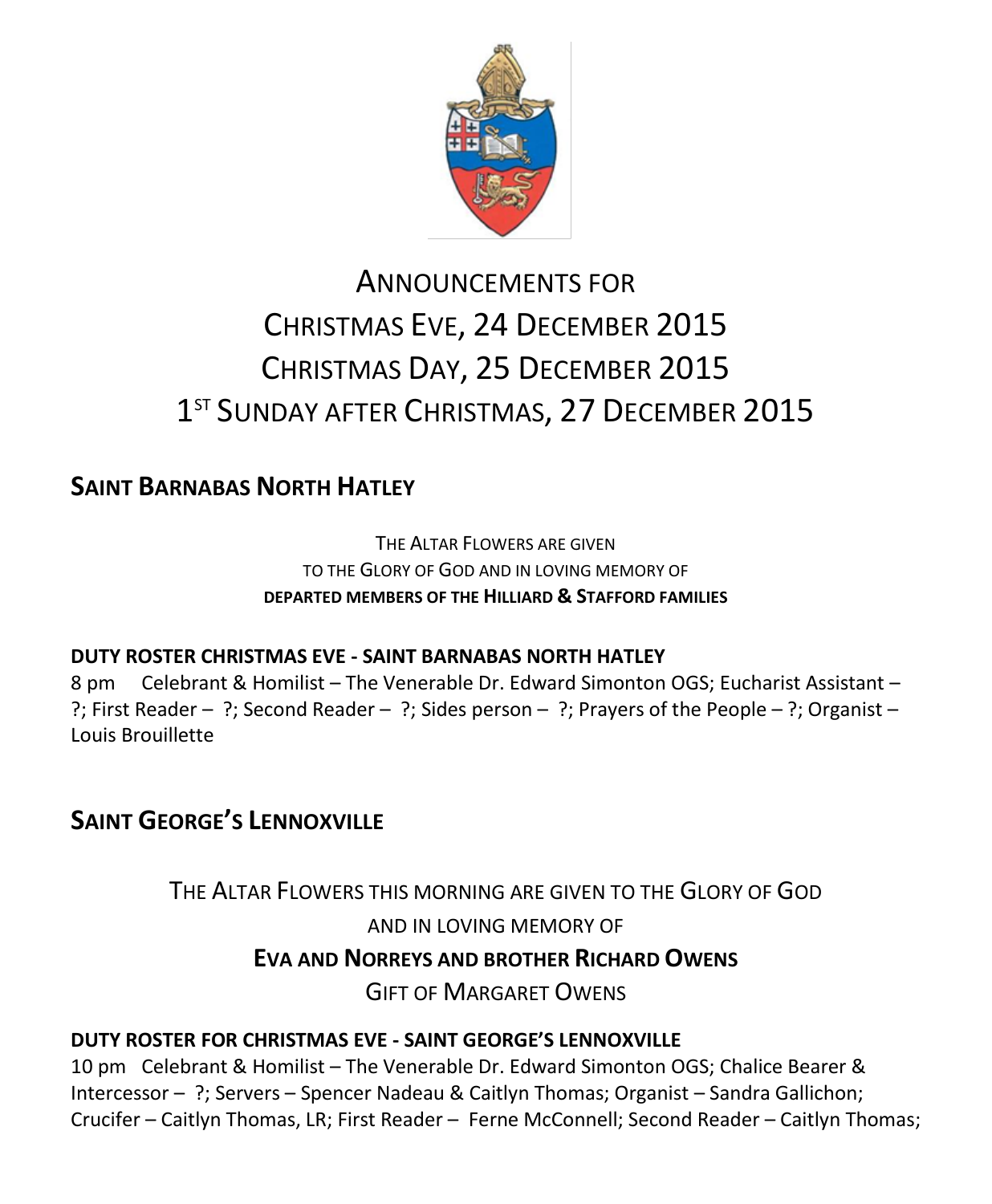Sides people – Doug Crosby & Brian Thomas; Collection Counter – Bob Hall, LR & Margaret Hall; Fellowship – No Fellowship

#### **DUTY ROSTER FOR CHRISTMAS DAY - SAINT GEORGE'S LENNOXVILLE**

11 am Celebrant & Homilist – The Venerable Dr. Edward Simonton OGS; Chalice Bearer & Intercessor – None; Servers – None; Organist – Sandra Gallichon; Crucifer – None; First Reader – Sandra Gallichon; Second Reader – ?; Sides people – ?; Collection Counter – Bob Hall, LR & Margaret Hall; Fellowship – No Fellowship

### **DUTY ROSTER FOR 1 st SUNDAY AFTER CHRISTMAS - SAINT GEORGE'S LENNOXVILLE**

10:30 am Celebrant & Homilist – The Rev'd Canon Fred Richardson; Chalice Bearer & Intercessor – Gabriel Kwenga, LR & Sylvain Fontaine, LR; Servers – Spencer Nadeau & Caitlyn Thomas; Organist – Sandra Gallichon; Crucifer – Caitlyn Thomas; First Reader – Sandra Gallichon; Second Reader – Spencer Nadeau; Sides people – Ferne McConnell & Janice Fraser; Collection Counter – Bob Hall, LR & Margaret Hall; Fellowship – No Fellowship

# ON THIS WEEK

#### **DEANERY SERVICE DECEMBER 27**

St. George's Lennoxville will host the Deanery Service on December 27 at 10:30 am. Rev'd Canon Fred Richardson will celebrate the Eucharist. All other church services are cancelled.

#### **SUNDAY SCHOOL CANCELLED – LENNOXVILLE**

There will not be Sunday School on the following dates: December  $27<sup>th</sup>$  and Jan  $3<sup>rd</sup>$ 

#### **CHRISTMAS EVE SERVICES**

| St. Stephen's Coaticook    | Dec. 24 at 4 pm    |
|----------------------------|--------------------|
| St. James, Hatley          | Dec. 24 at 6 pm    |
| St. Barnabas, Milby        | Dec. 24 at 7 pm    |
| St. Luke's, Magog          | Dec. 24 at 7 pm    |
| St. George's, Ayer's Cliff | Dec. 24 at 7:30 pm |
| St. Barnabas, North Hatley | Dec. 24 at 8 pm    |
| St. George's, Lennoxville  | Dec. 24 at 10 pm   |
|                            |                    |

#### **CHRISTMAS DAY SERVICE**

St. George's, Lennoxville Dec. 25 at 11 am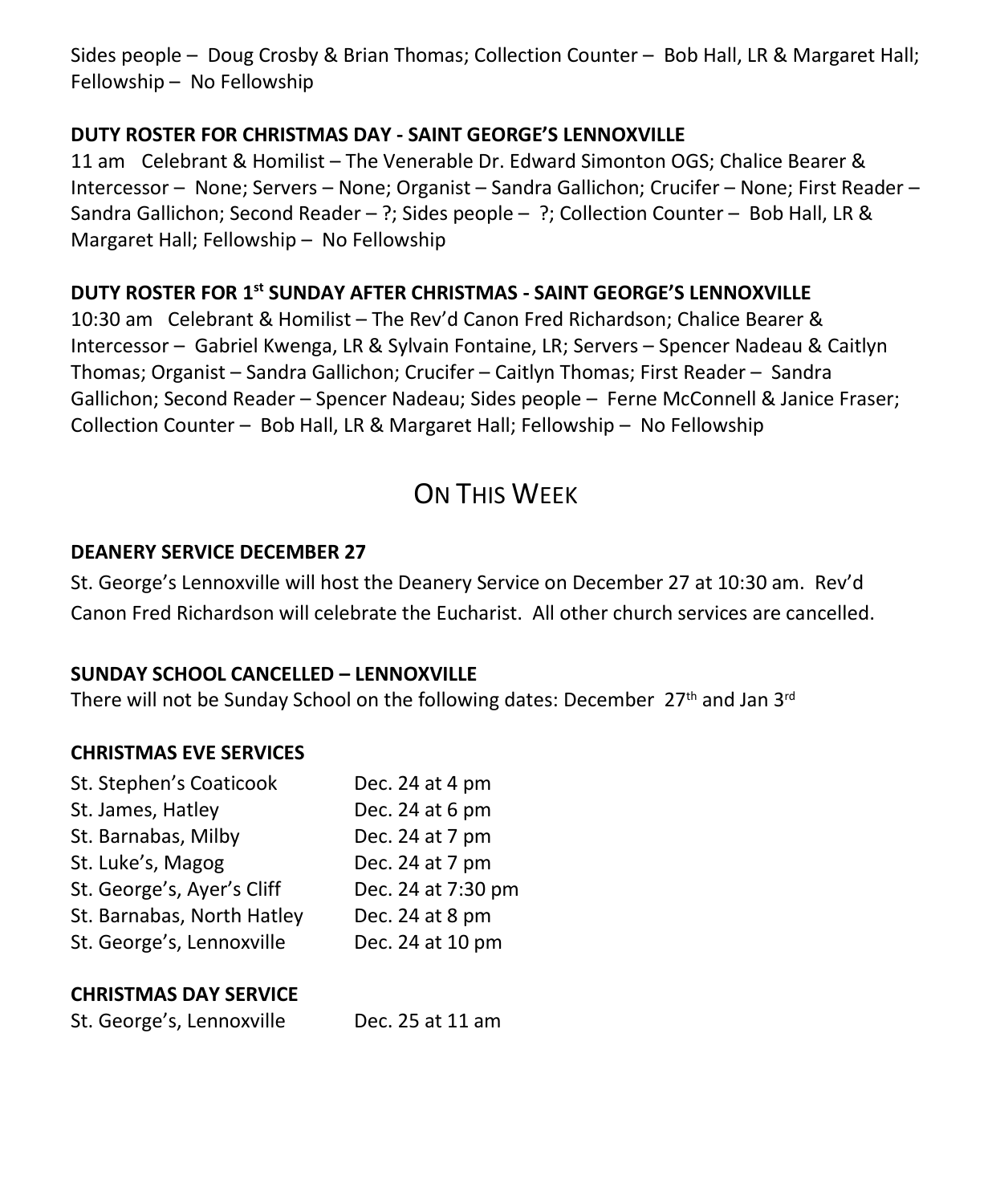## SERVICES THIS WEEK

| D <sub>FC</sub> 24 | 4 PM            | <b>HOLY EUCHARIST</b>                                 | <b>COATICOOK</b>      |
|--------------------|-----------------|-------------------------------------------------------|-----------------------|
|                    | 6 <sub>PM</sub> | <b>HOLY EUCHARIST</b>                                 | <b>HATLEY</b>         |
|                    | 7 PM            | <b>HC RESERVED SACRAMENT</b>                          | <b>MILBY</b>          |
|                    | 7 PM            | <b>HOLY EUCHARIST</b>                                 | <b>MAGOG</b>          |
|                    | 7:30 PM         | <b>HOLY EUCHARIST</b>                                 | <b>AYER'S CLIFF</b>   |
|                    | 8 <sub>PM</sub> | <b>HOLY EUCHARIST</b>                                 | <b>NORTH HATLEY</b>   |
|                    | 10 PM           | <b>HOLY EUCHARIST</b>                                 | LENNOXVILLE           |
| D <sub>FC</sub> 25 | $11 \text{ AM}$ | <b>HOLY EUCHARIST</b>                                 | LENNOXVILLE           |
| D <sub>FC</sub> 27 | 10:30 AM        | <b>HOLY EUCHARIST</b><br>ALL OTHER SERVICES CANCELLED | LENNOXVILLE - DEANERY |

# DEANERY MEETINGS AT ST GEORGE'S LENNOXVILLE

#### **DEANERY WORSHIP MINISTRY TEAM**

Meets Tuesday, January 12 at 10:00 – 11:00 am in the Upper Room

#### **LECTIO DIVINA**

Every Tuesday from 9 – 9:55 am in the Upper Room, St. George's Lennoxville.

## UPCOMING EVENTS

#### **WEEK OF CHRISTIAN UNITY JANUARY 17 – 24, 2016**

**Ecumenical Bible Study / Partage biblique oecuménique** Saturday, January 16 at 4 pm at Plymouth Trinity Church (380, rue Dufferin, Sherbrooke)

**Musical Festival / Chorale oecuménique et festive** Sunday, January 17 at 2:30 pm at Paroisse Notre-Dame de Protection (2050, rue Galt Est, Sherbrooke)

#### **Christian Unity Service / Célébration de prière pour l'unité chrétienne** Sunday, January 24 at 2 pm at St. George's Anglican Church (84, rue Queen, Lennoxville)